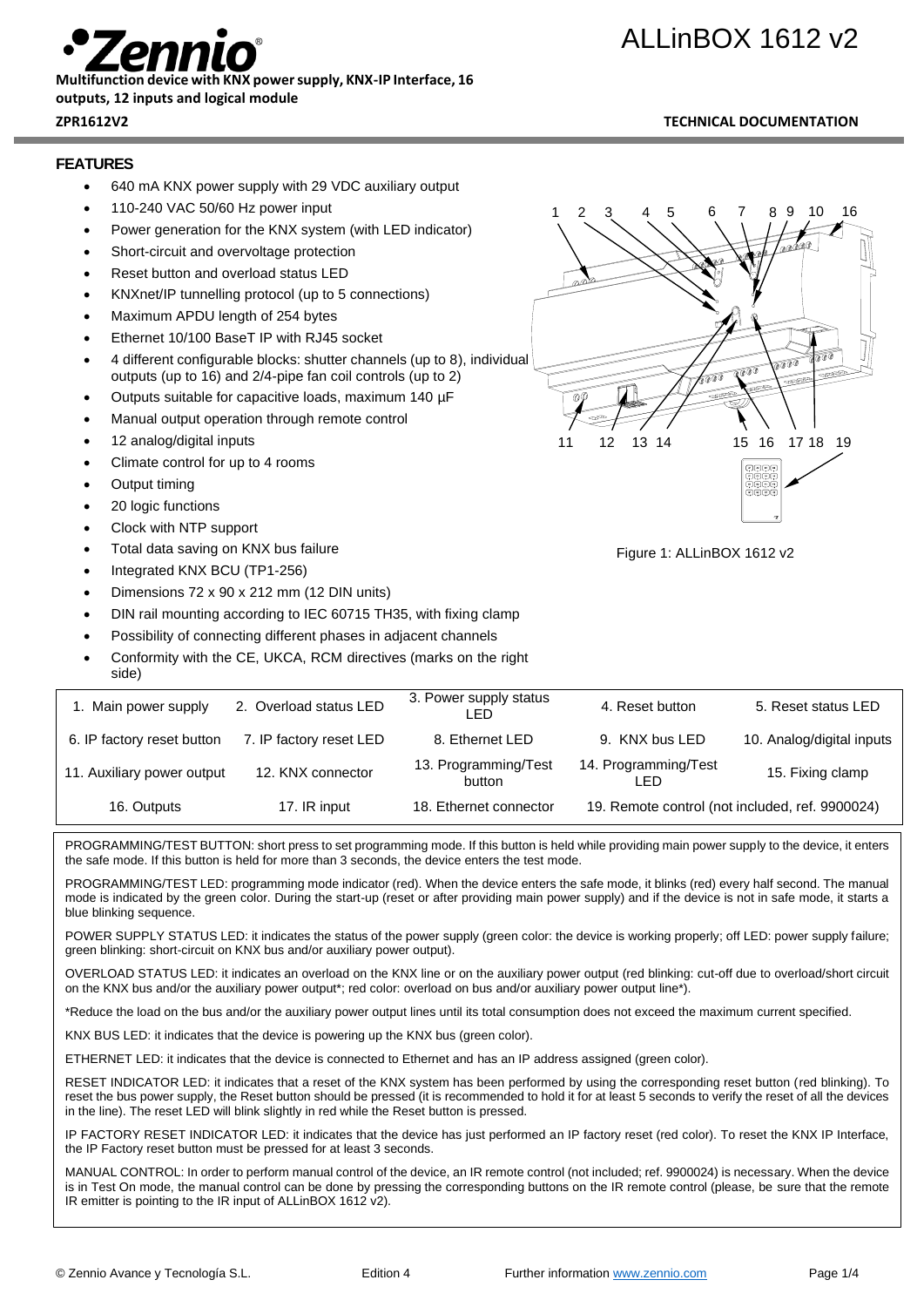| <b>GENERAL SPECIFICATIONS</b>                     |                              |                                                                              |  |  |
|---------------------------------------------------|------------------------------|------------------------------------------------------------------------------|--|--|
| <b>CONCEPT</b>                                    |                              | <b>DESCRIPTION</b>                                                           |  |  |
| Type of device                                    |                              | Electric operation control device                                            |  |  |
| External                                          | Voltage                      | 110-240 VAC 50/60 Hz PF=0.5                                                  |  |  |
| power supply                                      | Maximum consumption          | 450 mA @ 110 VAC / 250 mA @ 230 VAC                                          |  |  |
|                                                   | Voltage (typical)            | 29 VDC SELV (with KNX coil)                                                  |  |  |
| <b>KNX supply</b>                                 | Maximum rated current (IBUS) | 640 mA                                                                       |  |  |
|                                                   | Connection type              | Typical TP1 bus connector for 0.8 mm Ø rigid cable                           |  |  |
| Additional                                        | Voltage (typical)            | 29 VDC SELV                                                                  |  |  |
| output                                            | Maximum rated current (IAD)  | $I_{AD}$ + $I_{BUS}$ ≤ 640 mA                                                |  |  |
| Operation temperature                             |                              | $-5$ $+45$ °C                                                                |  |  |
| Storage temperature                               |                              | $-20.1 + 55$ °C                                                              |  |  |
| Operation humidity                                |                              | 5.95%                                                                        |  |  |
| Storage humidity                                  |                              | 5.95%                                                                        |  |  |
| Complementary characteristics                     |                              | Class B                                                                      |  |  |
| Protection class / Overvoltage category           |                              | $II/III$ (4000 V)                                                            |  |  |
| Operation type                                    |                              | Continuous operation                                                         |  |  |
| Device action type                                |                              | Type 1                                                                       |  |  |
| Electrical stress period                          |                              | Long                                                                         |  |  |
| Degree of protection / Pollution degree           |                              | IP20 / 2 (clean environment)                                                 |  |  |
| Installation                                      |                              | Independent device to be mounted inside electrical panels with DIN rail (IEC |  |  |
|                                                   |                              | 60715)                                                                       |  |  |
| Minimum clearances                                |                              | Not required                                                                 |  |  |
| Power failure back-up time                        |                              | $110 \text{ ms}$                                                             |  |  |
| Maximum current before overload notification      |                              | 850 mA                                                                       |  |  |
| Response on KNX bus failure                       |                              | Data saving according to parameterization                                    |  |  |
| Response on KNX bus restart                       |                              | Data recovery according to parameterization                                  |  |  |
| Operation indicator                               |                              | See page 1                                                                   |  |  |
| Weight                                            |                              | 785 g                                                                        |  |  |
| PCB CTI index                                     |                              | 175 V                                                                        |  |  |
| Housing material / Ball pressure test temperature |                              | PC FR V0 halogen free / 75 °C (housing) - 125 °C (connectors)                |  |  |

| <b>MAIN POWER SUPPLY SPECIFICATIONS AND CONNECTIONS</b> |               |                                              |  |  |
|---------------------------------------------------------|---------------|----------------------------------------------|--|--|
| <b>CONCEPT</b>                                          |               | <b>DESCRIPTION</b>                           |  |  |
| Power supply protection<br>fuse                         | Voltage       | 110-240 VAC 50/60 Hz                         |  |  |
|                                                         | Current       | 10 A                                         |  |  |
|                                                         | Response type | F (Fast acting)                              |  |  |
| Connection method                                       |               | Screw terminal block (0.5 Nm max.)           |  |  |
| Cable cross-section                                     |               | 1.5-4 mm <sup>2</sup> (IEC) / 26-10 AWG (UL) |  |  |

| <b>AUXILIARY POWER OUTPUT SPECIFICATIONS AND CONNECTIONS</b> |                                               |                                                                                                                                                      |  |  |
|--------------------------------------------------------------|-----------------------------------------------|------------------------------------------------------------------------------------------------------------------------------------------------------|--|--|
| <b>CONCEPT</b>                                               |                                               | <b>DESCRIPTION</b>                                                                                                                                   |  |  |
| Connection method                                            |                                               | Screw terminal block (0.5 Nm max.)                                                                                                                   |  |  |
| Cable cross-section                                          |                                               | 1.5-4 mm <sup>2</sup> (IEC) / 26-10 AWG (UL)                                                                                                         |  |  |
|                                                              | <b>OUTPUTS SPECIFICATIONS AND CONNECTIONS</b> |                                                                                                                                                      |  |  |
| <b>CONCEPT</b>                                               |                                               | <b>DESCRIPTION</b>                                                                                                                                   |  |  |
| Number of outputs                                            |                                               | 16                                                                                                                                                   |  |  |
| Output type / Disconnection type                             |                                               | Potential-free outputs through bistable relays with tungsten pre-contact /<br>Micro-disconnection                                                    |  |  |
| Rated current per output                                     |                                               | AC 16(6) A @ 250 VAC (4000 VA)<br>DC 7 A @ 30 VDC (210 W)                                                                                            |  |  |
|                                                              | Resistive                                     | 4000 W                                                                                                                                               |  |  |
| Maximum load per output                                      | Inductive                                     | 1500 VA                                                                                                                                              |  |  |
| Maximum inrush current                                       |                                               | 800 A/200 µs<br>165 A/20 ms                                                                                                                          |  |  |
| Different phases connection                                  |                                               | Possibility of connecting different phases. It is not allowed to connect power<br>supplies of different order, SELV with NO SELV, in the same block. |  |  |
| Maximum current per block                                    |                                               | 40 A                                                                                                                                                 |  |  |
| Maximum current per channel                                  |                                               | 16 A                                                                                                                                                 |  |  |
| Short-circuit protection                                     |                                               | NO                                                                                                                                                   |  |  |
| Overload protection                                          |                                               | <b>NO</b>                                                                                                                                            |  |  |
| Over-voltage protection                                      |                                               | NO                                                                                                                                                   |  |  |
| Connection method                                            |                                               | Screw terminal block (0.4 Nm max.)                                                                                                                   |  |  |
| Cable cross-section                                          |                                               | 0.5-2.5 mm <sup>2</sup> (IEC) / 26-12 AWG (UL)                                                                                                       |  |  |
| Outputs per common                                           |                                               | 2                                                                                                                                                    |  |  |
| Maximum response time                                        |                                               | 10 <sub>ms</sub>                                                                                                                                     |  |  |
| Mechanical lifetime (min. cycles)                            |                                               | 3 000 000                                                                                                                                            |  |  |
| Electrical lifetime (min. cycles) <sup>1</sup>               |                                               | 100000 @ 8 A / 25000 @ 16 A (VAC)                                                                                                                    |  |  |

<sup>1</sup> Lifetime values could change depending on the load type.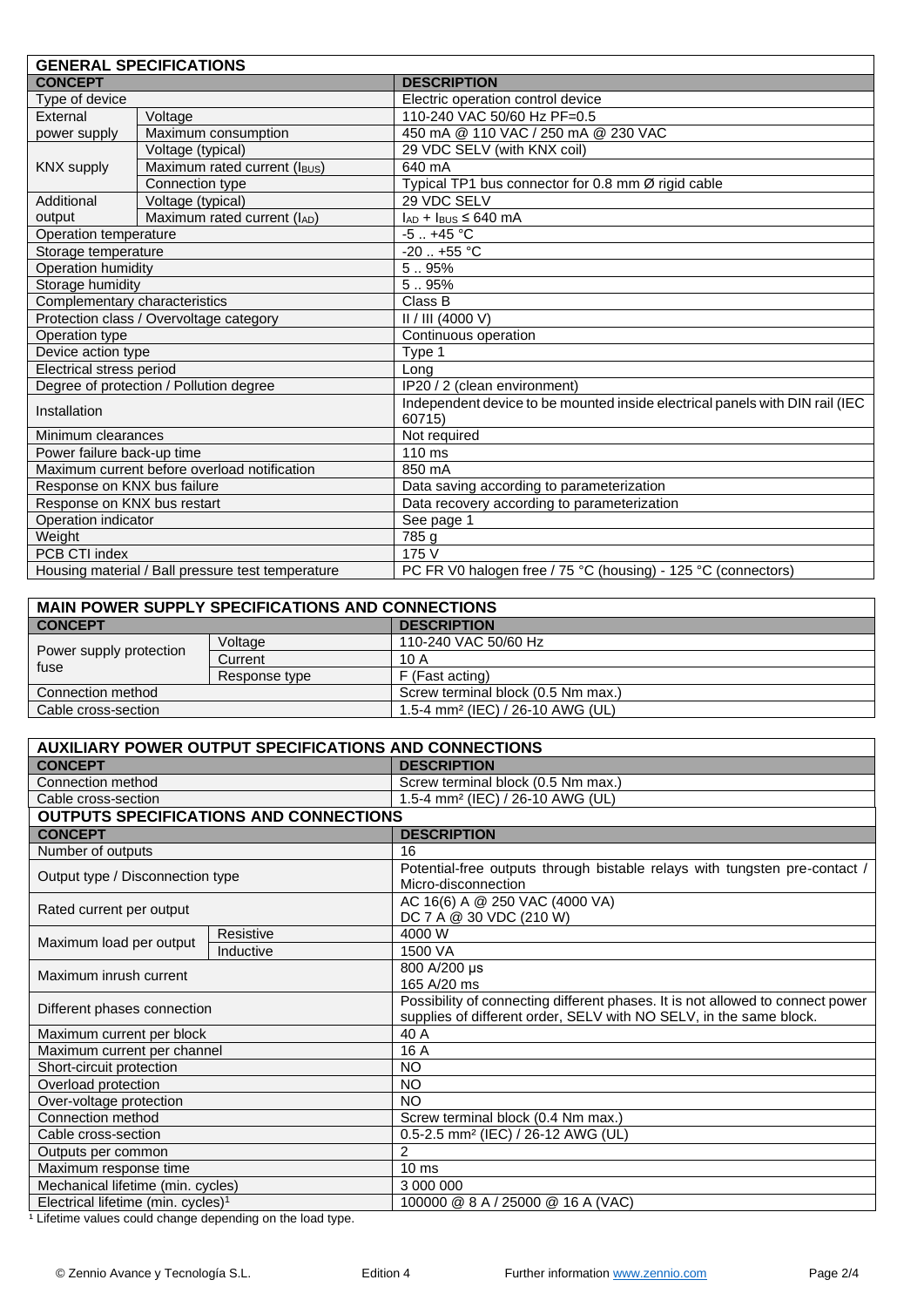#### **WIRING DIAGRAMS**



⚠ In order to ensure the expected status of the relays, please check that the device is connected to the main power supply before energizing the power circuit.

For a 4-pipe fan coil, the cooling valve should always be connected on the left side and the heating valve on the right side. Before the startup of the device, it must be assured that the valve is completely closed.

The fan and the valves to be connected must have the same nominal supply voltage.

Outputs that are not being used for valve control can be used as individual outputs or shutter channels.

Wiring the fan coil to the outputs of the lower side of the device is similar to that of the upper outputs (E1=A1, E2=A2, F1=B1, ...).

Figure 2: Wiring example (from left to right and from top to bottom): 2 loads, 2 loads connected to different phases, shutter channel, fan coil three-speed fan, fan coil three-point valves and fan coil open/close valves.

| <b>INPUTS SPECIFICATIONS AND CONNECTIONS</b> |                                                |  |
|----------------------------------------------|------------------------------------------------|--|
| <b>CONCEPT</b>                               | <b>DESCRIPTION</b>                             |  |
| Number of inputs                             | 12                                             |  |
| Inputs per common                            | 4                                              |  |
| Operation voltage                            | +3.3 VDC in the common                         |  |
| Operation current                            | 1 mA $@$ 3.3 VDC (per input)                   |  |
| Switching type                               | Dry voltage contacts between input and common  |  |
| Connection method                            | Screw terminal block (0.4 Nm max.)             |  |
| Cable cross-section                          | 0.5-2.5 mm <sup>2</sup> (IEC) / 26-12 AWG (UL) |  |
| Maximum cable length                         | 30 <sub>m</sub>                                |  |
| NTC accuracy ( $@$ 25 °C) <sup>2</sup>       | $\pm 0.5$ °C                                   |  |
| Temperature resolution                       | 0.1 °C                                         |  |
| Maximum response time                        | $10 \text{ ms}$                                |  |
|                                              |                                                |  |

² For Zennio temperature probes.

#### **INPUTS CONNECTION**

Any combination of the following accessories is allowed in the inputs:



\* In case of using ZN1IO-DETEC-P sensor, its micro switch number 2 must be in **Type B position**. \*\* Zennio temperature probe or any NTC with known resistance values at three points in the range [-55, 150 ºC].

⚠Commons of different devices must not be connected together.